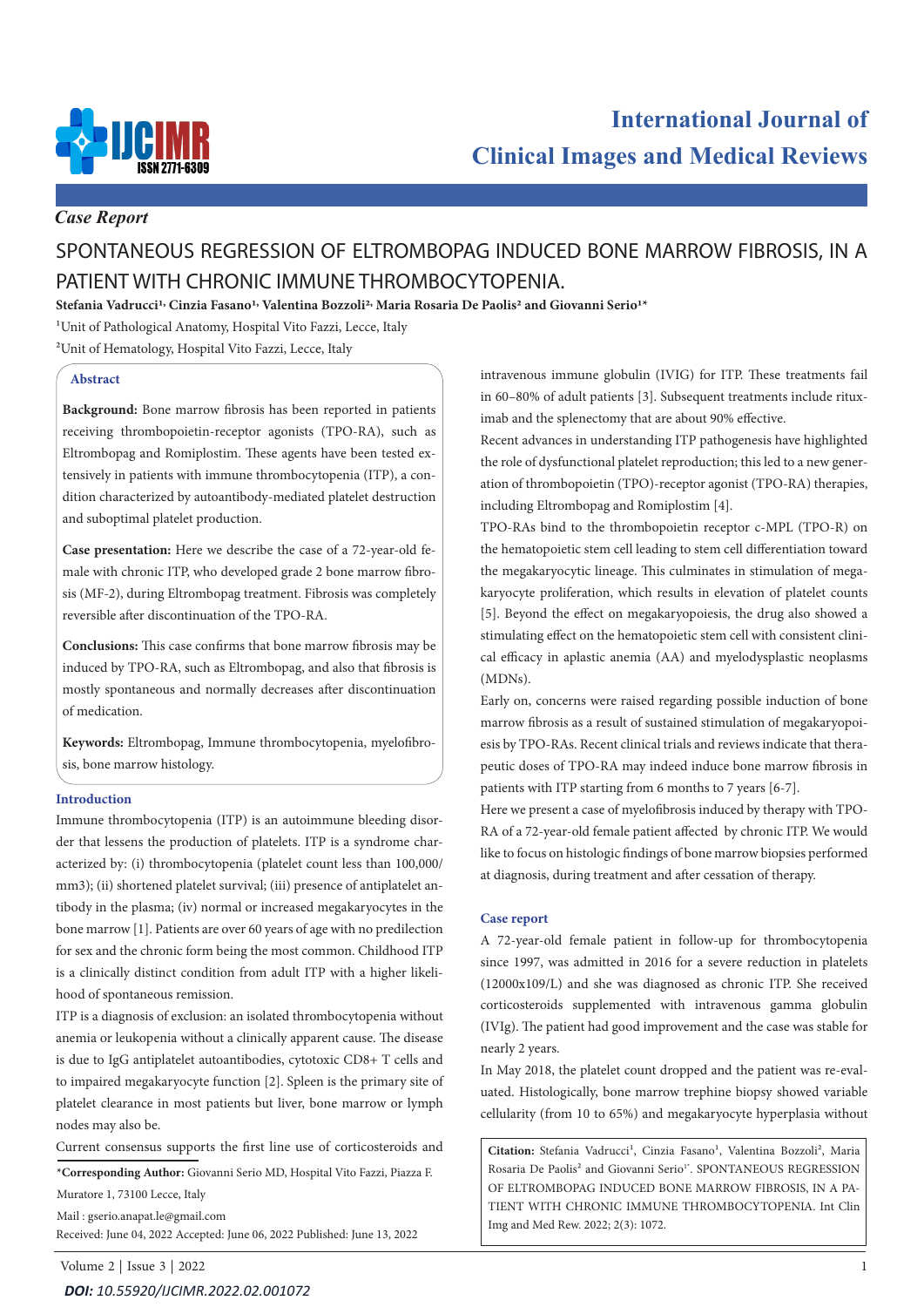evidence of fibrosis. Eltrombopag was started at 50 mg and after 7 days at 75 mg orally daily and gave a moderate response (plateled count  $>30x109/L$ .

After about three years, for gastrointestinal bleeding and worsening thrombocytopenia, the patient underwent a new bone marrow biopsy in April 2021. The pathological report included the following: hypercellularity (60%), dyserythropoiesis , clusters of pleomorphic megakaryocytes and diffuse fibrosis (MF-2) on reticulin staining (Fig. 1). CD34+ myelopoietic precursors were estimated at around 2%. Bone marrow cytogenetic analysis showed normal karyotype. Search for Janus protein tyrosine Kinases (JAK) 2 V617F mutation was performed on peripheral blood, with negative result. Eltrombopag was discontinued.

After three months of discontinuing, bone marrow biopsy was repeated, showing again abnormalities: hyper-cellularity (65%) megakaryocytes in normal numbers and with a tendency to aggregation, reticulin fibrosis grade 1-2. A significant reduction in reticulin fibrosis was finally seen on the biopsy performed six months after stopping treatment (Fig. 2).



*Figure 1: Hypercellular bone marrow with clusters of pleomor- phic megakaryocytes and dyserytropiesis. Grade 2 fibrosis on Gomori's stain.*



*Figure 2: Reduction of bone marrow cellularity with normal hematopoiesis. Grade 0 fibrosis on Gomori's stain*

ITP is a disease caused by autoimmune destruction and which impairs the production of platelets. ITP is distinguished by low platelet count with normal bone marrow and absence of any other causes of thrombocytopenia. Recent advances in the understanding of ITP pathogenesis have highlighted the role of unfunctional platelet reproduction; this led to a new generation of TPO-RA therapies, including Eltrombopag. Eltrombopag induces human megakaryopoiesis binding to the TPO receptor (c-MPL) on stem cell by activating JAK and subsequent downstream signaling leading to differentiation toward the megakaryocytic lineage. Long-term use of Eltrombopag may increase the risk for development or progression of reticulin fiber deposition within the bone marrow. Myelofibrosis considers lifethreatening blood problems so the medication must be discontinued if myelofibrosis is established. Here, we report a case of bone marrow fibrosis (MF-2) induced by TPO-RA Eltrombopag, appearing within 36 months following Eltrombopag administration. Six months after discontinuation, we documented disappearance of fibrosis in patient's bone marrow, confirming the non-evolutionary and spontaneously reversible process of TPO-RA-induced fibrosis. These findings are consistent with what is reported in the literature [8]. Our case report adds evidence signifying that myelofibrosis is an adverse effect due to treatment with TPO-RA. Histologic evaluation of bone marrow biopsy reveals atypical megakaryocytes and increased fibrosis. This can lead to diagnostic confusion with a myeloproliferative neoplasm. On-therapy, bone marrow of our patient was hypercellular due to panmyelosis with increased trilineage hematopoiesis. Megakaryocytes were increased in number, with the acquisition of evident pleomorphism and tendency to forming loose clusters. Maturative abnormalities of the erythropoietic series have also been observed and there was a grade 2 thickening of the reticular fibers. The overall picture was characterized by myeloproliferative neoplasm-like features, resembling essential thrombocythemia or early primary myelofibrosis, or myelodysplastic neoplasm with fibrosis.

Development of chronic myelogenous leukemia during treatment with TPO receptor agonist for ITP has also been reported [9]. Eltrombopag has continuous mimetic action on JAK2, MPL, and TPO with long-term administration. This could lead to genetic mutations which cause secondary myeloproliferative/myelodysplastic neoplasms with MF. This possible occurrence complicates, from the histological point of view, the differential diagnosis making it even more difficult.

#### **Conclusion**

Long-term use of Eltrombopag causes bone marrow changes, shown by increased reticulin and bone marrow fibrosis. MF is mostly spontaneous and normally decreases after discontinuation of medication, but in a few cases becomes persistent. Any patient on Eltrombopag treatment should be under careful observation and be closely monitored. Trephine bone marrow biopsy plays a key role in detecting increased reticulin and myelofibrosis.

**Acknowledgments:** We are grateful to Mrs. Elisabetta Giordano for the revision of the English language of the manuscript.

**Author Contributions:** All authors contributed to study design and